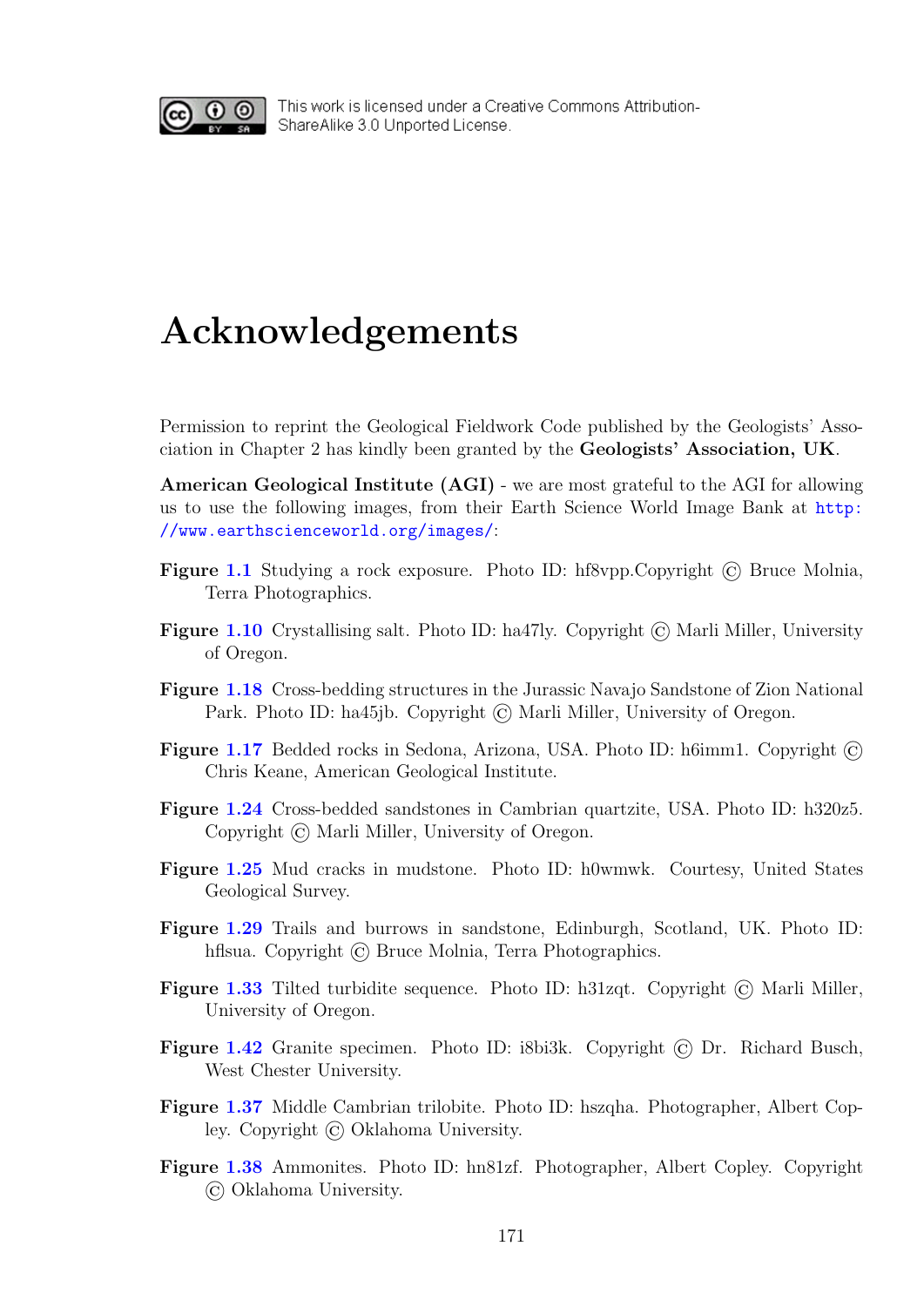- Figure [1.39](#page-0-0) Granite cliff in Yosemite National Park, USA. Photo ID: h4v9hm. Copyright © Bruce Molnia, Terra Photographics.
- Figure [1.41](#page-0-0) Vesicular basalt. Photo ID: idchfd. Copyright  $\odot$  Dr. Richard Busch, West Chester University.
- Figure [1.43](#page-0-0) Fountains and cascades of basalt lava at Mauna Ulu on the east rift of Kilauea in Hawaii, USA. Photo ID: h0x6uv. Photographer: D.A. Swanson U.S. Geological Survey. Courtesy USGS Hawaiian Volcano Observatory.
- Figure [1.45](#page-0-0) Pillow basalt. Photo ID: ij6iul. Copyright © Bruce Molnia, Terra Photographics.
- Figure [1.51](#page-0-0) Slaty cleavage and bedding. Photo ID: hfyv72. Copyright © Marli Miller, University of Oregon.
- Figure [1.52](#page-0-0) Palaeozoic slate in the Smokey Mountains, USA. Photo ID: h2eehf. Copyright © Bruce Molnia, Terra Photographics.
- Figure [1.54](#page-0-0) Folded gneiss. Photo ID: hdehnx. Copyright © Marli Miller, University of Oregon.
- Figure [1.55](#page-0-0) Marble. Photo ID: i8bi83. Copyright © Dr. Richard Busch, West Chester University.
- Figure [1.57](#page-0-0) Anticline/syncline in Pliocene rocks near the San Andreas Fault, California, USA. Photo ID: i8bm6. Copyright © Bruce Molnia, Terra Photographics.
- Figure [1.58](#page-0-0) The Sheep Mountain anticline in Wyoming, USA. Photo ID: hjz82h. Copyright © Louis Maher, University of Wisconsin.
- Figure [1.59](#page-0-0) Reverse faults. Photo ID: hflo30. Copyright  $\odot$  Marli Miller, University of Oregon.
- Figure [1.60](#page-0-0) Thrust fault on the beach near Santa Barbara, California, USA. Photo ID: i8bjxx. Copyright © Bruce Molnia, Terra Photographics.
- Figure [1.61](#page-0-0) A normal fault in Precambrian rocks near Manila, Utah, USA. Photo ID: i8bm7y. Copyright © Bruce Molnia, Terra Photographics.
- Figure [1.62](#page-0-0) Aerial view of a strike-slip fault in Nevada, USA. Photo ID: hfln4a. Copyright © Marli Miller, University of Oregon.
- Figure [1.64](#page-0-0) Unconformity formed when folded rocks of the lower Entrada formation had been eroded to a relatively flat surface before the Morrison Formation conglomerate was deposited on top of and buried this erosion surface, USA. Photo ID: ho7fk6. Copyright © Thomas McGuire.
- Figure [1.68](#page-0-0) Goniatite showing suture line. Photo ID: hna6cg. Photographer, Albert Copley. Copyright © Oklahoma University.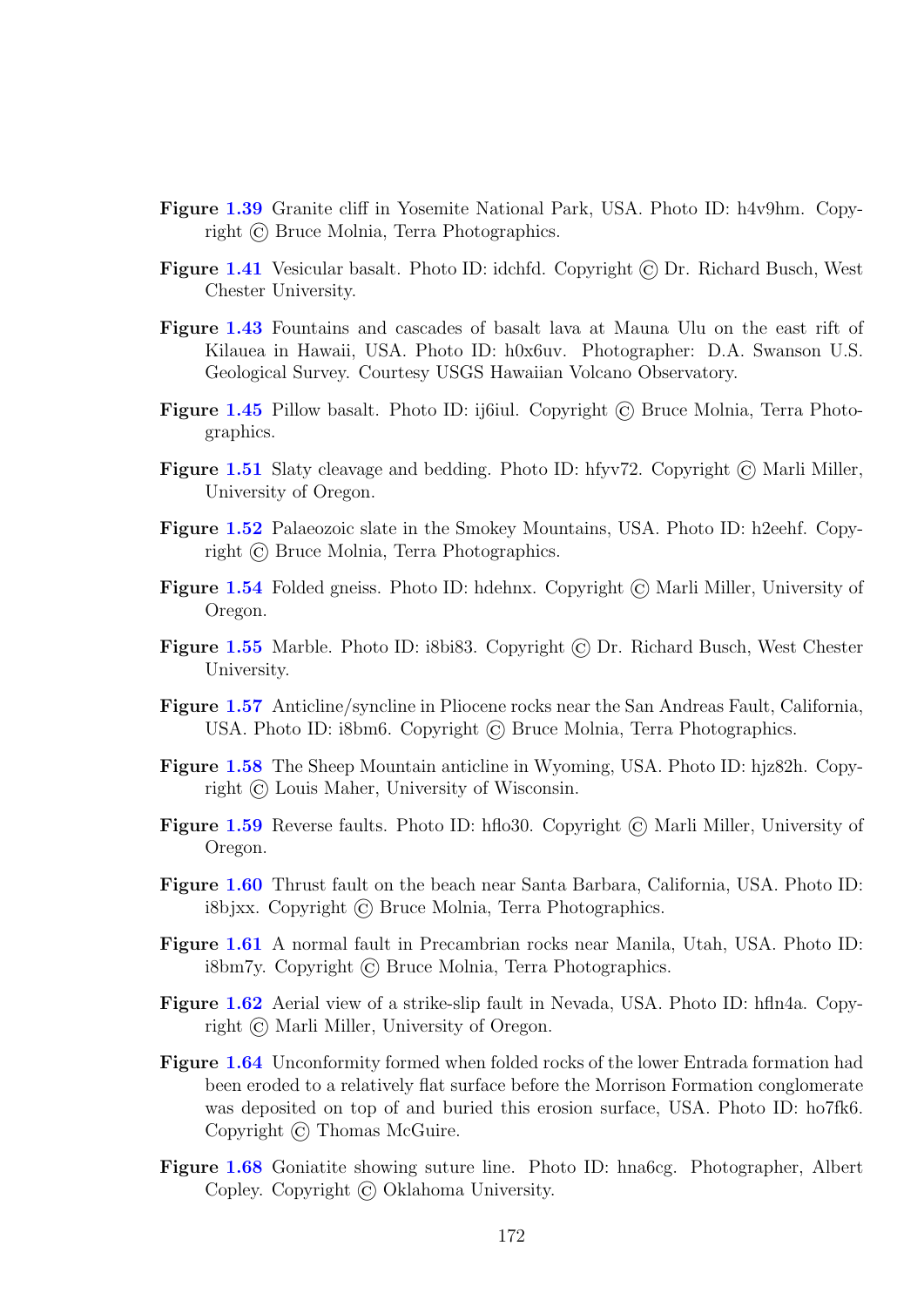Figure [2.3](#page-0-0) A scree slope. Photo ID: hdenni. Copyright © John Ballard.

- Figure [2.9](#page-0-0) Wind transport in a sandstorm, south eastern California. Photo ID: ha45td. Copyright © Marli Miller, University of Oregon.
- Figure [2.11](#page-0-0) The V-shaped valley of the Frazer River, British Columbia, Canada. Photo ID: i566u9. Copyright © Dr. Roger Slatt, University of Oklahoma.
- Figure [2.12](#page-0-0) A U-shaped glacial valley in Montana's Glacier National Park, USA. Photo ID: imgsd0. Copyright © Larry Fellows.
- Figure [2.16](#page-0-0) A ridge, Mount Rundle in Alberta's Banff National Park, Canada. Photo ID: i565yc. Copyright © Dr. Roger Slatt, University of Oklahoma.
- Figure [2.24](#page-0-0) A restored opencast mine. Photo ID: h6ilei. Courtesy, US Bureau of Mines.
- Figure [2.27](#page-0-0) Hazardous waste in an old metal mining area in the USA, Bunker Hill Superfund site. Photo ID: ih0hil. Copyright © Stuart Jennings, Montana State University.
- Figure [5.2](#page-0-0) San Andreas Fault offsetting streams along the Carrizo Plain in the western USA. Photo ID: ih0cai. Copyright © Michael Collier.
- Figure [5.5](#page-0-0) An aerial view of basalt lava fountaining and flowing from Pu'u Oo in the Hawaii Volcanoes National Park. Photo ID: h27uf0. Photographer: J.D Griggs, U.S. Geological Survey. Courtesy, USGS Hawaiian Volcano Observatory.
- Figure [5.7](#page-0-0) An explosive eruption of Mount St. Helens, USA, on March 19, 1982, sending pumice and ash 14 kilometres into the air, and producing a lahar (the dark deposit on the snow) flowing from the crater into the North Fork Toutle River valley. Photo ID: h57rfy. Photographer: Tom Casadevall, United States Geological Survey.
- Figure [5.8](#page-0-0) This unoccupied bus was heavily damaged by the May 18th, 1980 eruption of Mount St. Helens and partially buried by a lahar on the North Fork Toutle River near Camp Baker, USA. Photo ID: h6iuu7. United States Geological Survey.
- Figure [5.12](#page-0-0) Damage caused by the 1985 earthquake in Mexico City, Mexico. Photo ID: ho73gp. Albert Copley Oklahoma University Archives, © Oklahoma University.
- Figure [5.13](#page-0-0) Seismic monitoring of volcanic activity. Photo ID: hi4otv. United States Geological Survey.
- Figure [6.1](#page-0-0) Geologists at work examining drill cores, Photo ID: h6iiub. Copyright © ASARCO.
- Figure [6.2](#page-0-0) The Noble Kolskaya jackup rig in the North Sea. Photo ID: h6iq54. Copyright © Noble Corporation.
- Figure [6.6](#page-0-0) Groundwater flowing out of bedrock in a spring. Photo ID: h4uu4k. Copyright © Marli Miller, University of Oregon.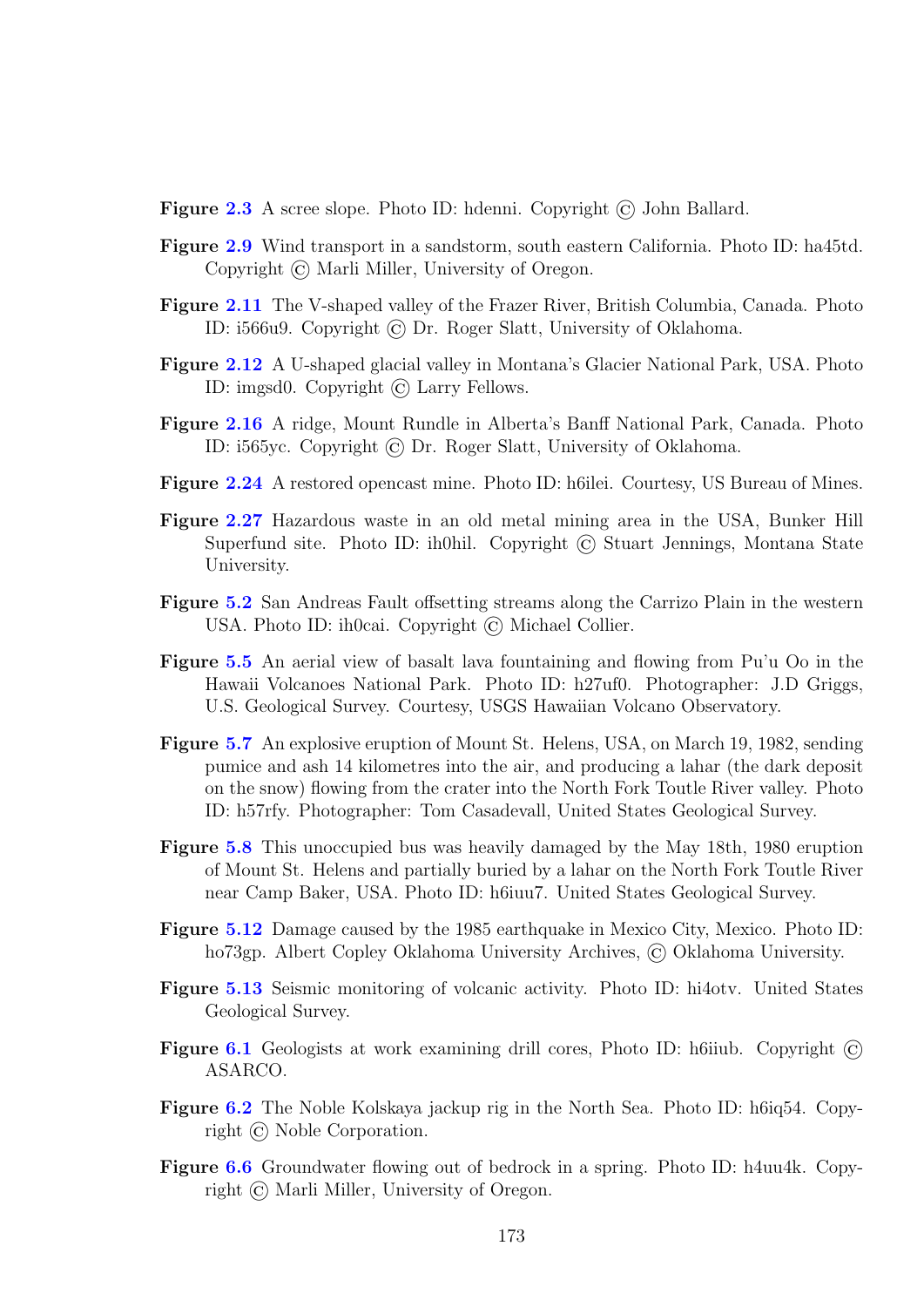- Figure [6.12](#page-0-0) A retaining wall stabilising a highway cutting. Photo ID: h4v3eo. Copyright © Marli Miller, University of Oregon.
- Figure [6.16](#page-0-0) A team of geologists measuring the strength of the magnetic field surrounding the Mt. St. Helens lava dome. Photo ID: h32ias. Photographer: Lyn Topinka, USGS Cascade Volcano Observatory.

Cambridge Palaeomap Services Ltd – these diagrams are taken from an animation produced by collaboration between the Earth Science Education Unit and Cambridge Paleomap Services Ltd, who produced the map images used. ESEU gratefully acknowledges the expertise and assistance of Alan Smith and Lawrence Rush of CPSL. Reproduced by permission of ESEU.

Figure [4.12](#page-0-0) Continent distribution on the 450 million year old Earth.

Figure [4.13](#page-0-0) Continent distribution on the 375 million year old Earth.

Figure [4.14](#page-0-0) Continent distribution on the 275 million year old Earth.

Figure [4.15](#page-0-0) Continent distribution on the 100 million year old Earth.

The Earth Science Teacher's Association (ESTA) gave permission for the use of the following that have been redrawn by the Earth Science Education Unit (ESEU) at Keele University, which has also given permission for their use:

Figure [3.11](#page-0-0) A constructive plate boundary

Figure [3.13](#page-0-0) Magnetic stripes off Iceland

Geopix – we are most grateful to Stephen Davies at Geopix ( [http://www.geopix.org/\)](http://www.geopix.org/)) for use of the following images, which are copyright to 'Geopix':

Figure [1.2](#page-0-0) Sandstone.

Figure [1.3](#page-0-0) Granite.

Figure [1.5](#page-0-0) Calcite crystals.

Figure [1.8](#page-0-0) Garnet crystal in a metamorphic rock.

Figure [1.9](#page-0-0) Marble.

Figure [1.13](#page-0-0) Hematite with calcite.

Figure [1.14a](#page-0-0) Pink calcite.

Figure [1.14b](#page-0-0) Diamond in a ring.

Figure [1.14c](#page-0-0) Garnets in schist.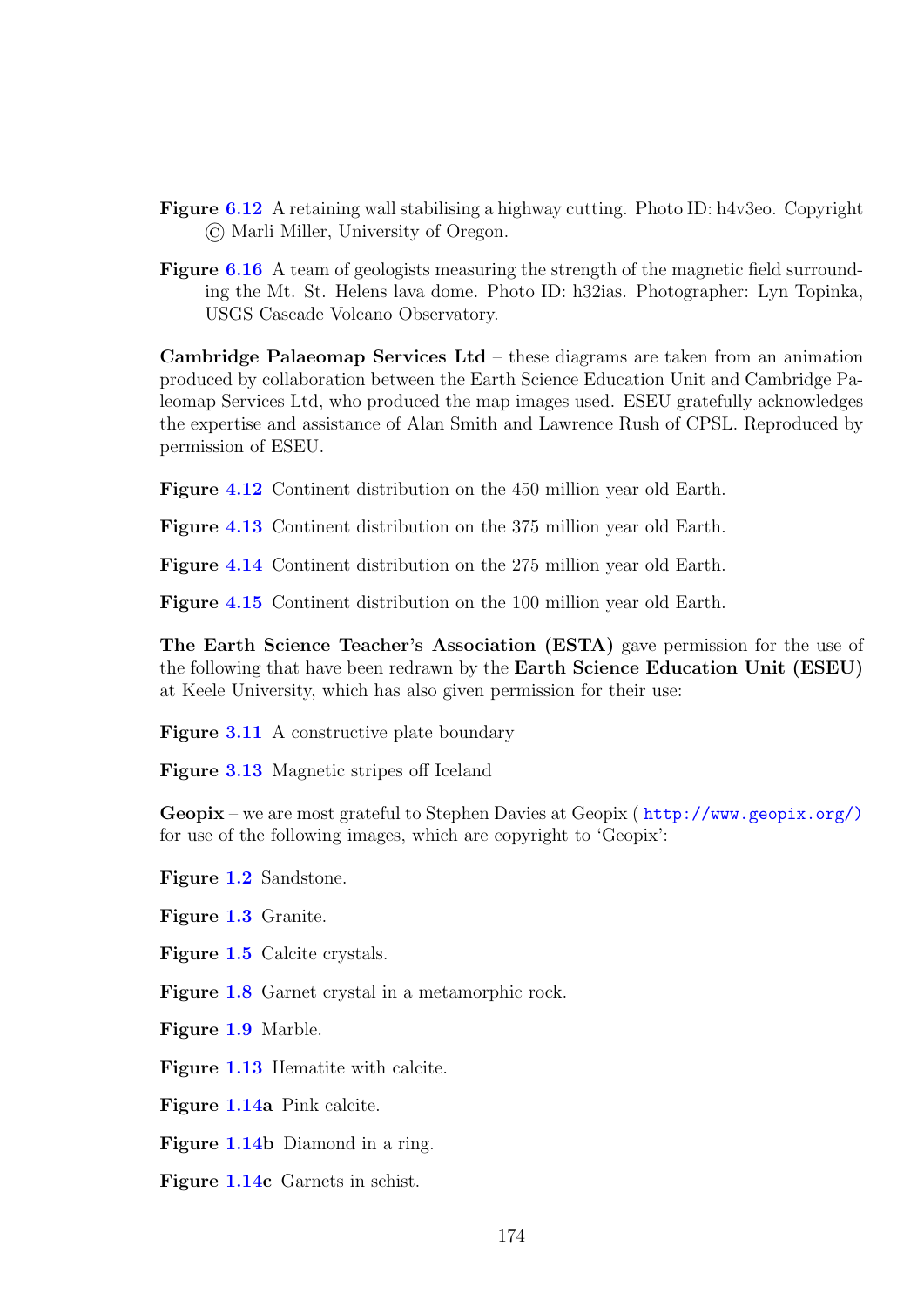- Figure [1.15a](#page-0-0) Hematite.
- Figure [1.15b](#page-0-0) Pink halite.
- Figure [1.15c](#page-0-0) Galena.
- Figure [1.15d](#page-0-0) Mica.
- Figure [1.15e](#page-0-0) Quartz.
- Figure [1.18](#page-0-0) Breccia.
- Figure [1.22](#page-0-0) Angular desert fragments, Death Valley, California, USA.
- Figure [1.23](#page-0-0) Dried lake bed, Death Valley, California, USA.
- Figure [1.27](#page-0-0) Modern sand dunes, Death Valley, California, USA.
- Figure [1.35](#page-0-0) Fossil coral.
- Figure [1.47](#page-0-0) Volcanic ash, Las Eras in the Canary Islands.
- Figure [1.50](#page-0-0) Metamorphosed hornfels showing randomly orientated metamorphic minerals.
- Figure [1.67](#page-0-0) A shelled cephalopod.
- Figure [1.69](#page-0-0) Ammonite showing suture.
- Figure [2.18](#page-0-0) Hay Tor, a granite tor on Dartmoor, England, UK.

Figure [3.10](#page-0-0) The rift valley in Iceland.

Peter Kennett – we would like to acknowledge use of the following images by Peter Kennett, available through the Earth Science Education Unit website at: [http://www.](http://www.earthscienceeducation.com/.) [earthscienceeducation.com/.](http://www.earthscienceeducation.com/.) These are copyright to the Earth Science Education Unit (ESEU).

Figure [1.6](#page-0-0) Granite.

Figure [1.7](#page-0-0) Gneiss.

Figure [1.20](#page-0-0) Conglomerate.

Figure [1.21](#page-0-0) Sandstone.

Figure [1.31](#page-0-0) Fossiliferous limestone.

Figure [1.32](#page-0-0) Oolitic limestone.

Figure [1.40](#page-0-0) Gabbro.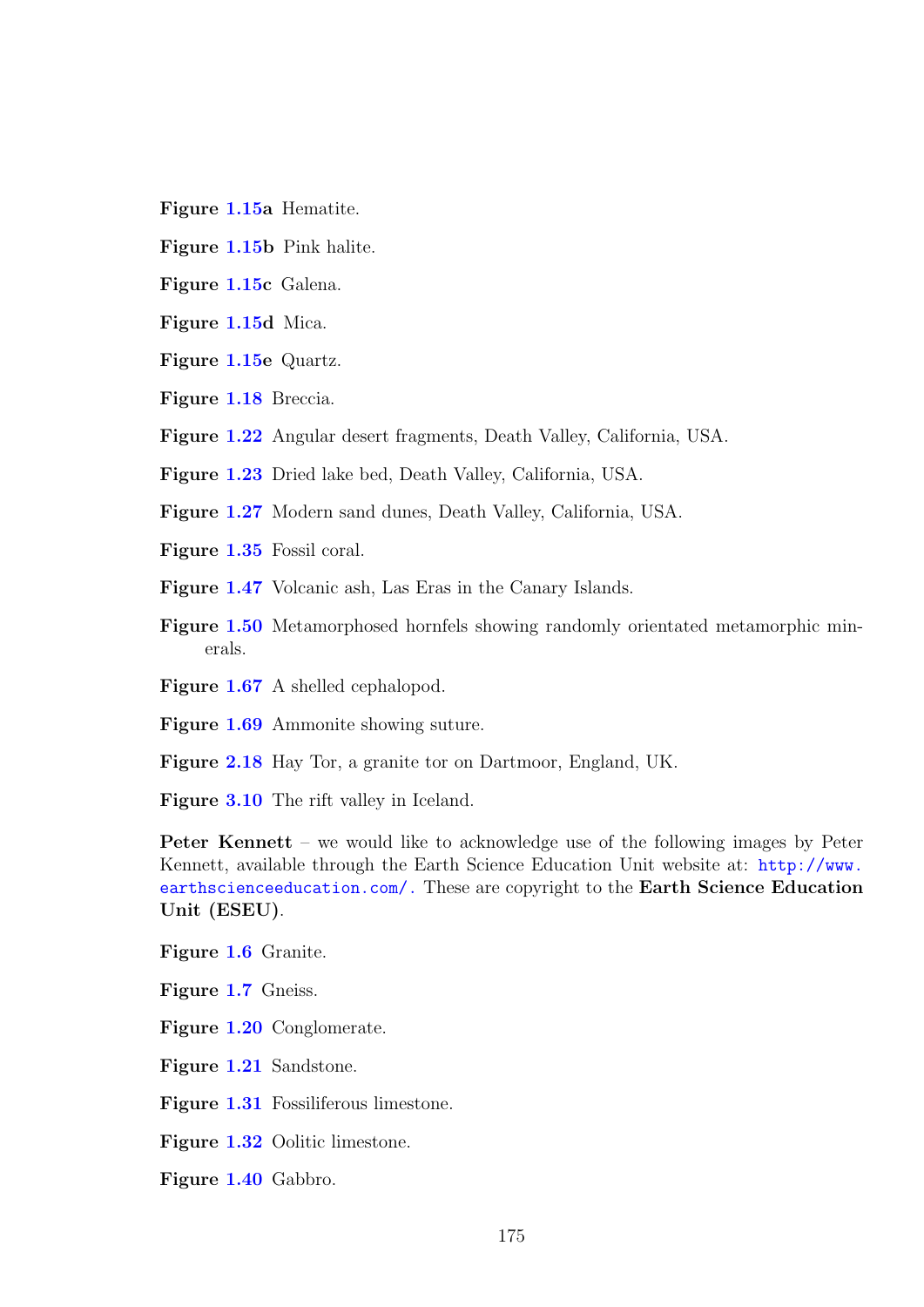Figure [1.56](#page-0-0) Metaquartzite.

- Figure [3.6](#page-0-0) The RSS Shackleton, a ship used to make geophysical measurement in the Atlantic Ocean in the early 1960s.
- David King kindly drew the following diagrams:

Figure [1.66](#page-0-0) Graptolite evolution.

Figure [1.70](#page-0-0) Coiled cephalopod evolution.

Figure [3.14](#page-0-0) Oceanic ridge offset by transform faults.

Henry Law prepared the following figures for publication:

Figure [1.71](#page-0-0) The geological time scale, used internationally.

Figure [4.2](#page-0-0) Key events in the evolution of life.

Figure [4.3](#page-0-0) Key events of life shown on a geological time line.

Figure [4.10](#page-0-0) A cladogram showing the relationships of the major groups of life on Earth.

Figure [4.11](#page-0-0) Cladogram of the relationships of major animal groups.

Figure [4.16](#page-0-0) 'Milestones' in the evolution of planet Earth.

Pete Loader – we are grateful for the use of this image:

Figure [1.44](#page-0-0) Columnar basalt.

Public domain – we are very grateful for being allowed to use the following images, in the public domain:

Figure [1.4](#page-0-0) Octahedral diamond crystal. Image from the USGS.

Figure [1.11](#page-0-0) Cement gluing' together rock fragments. Photographer Siim Sepp.

Figure [1.12](#page-0-0) Mineral vein. Fluorite in a vein of blue john at Treak Cliff Cavern, Derbyshire, England. Uploader, Neilwalker.

Figure [1.14c](#page-0-0) Pink feldspar in granite, Porto, Portugal. Uploader, Chmee2.

Figure [1.14d](#page-0-0) Gold nugget from California. Uploader, Reno Chris.

Figure [1.19](#page-0-0) Mudstone at Saltern Cove, Paignton, UK. Photographer, Totnesmartin.

Figure [1.26](#page-0-0) Wave ripple marks in the Moenkopi Formation rock off of Capitol Reef, USA. Photographer, Daniel Mayer.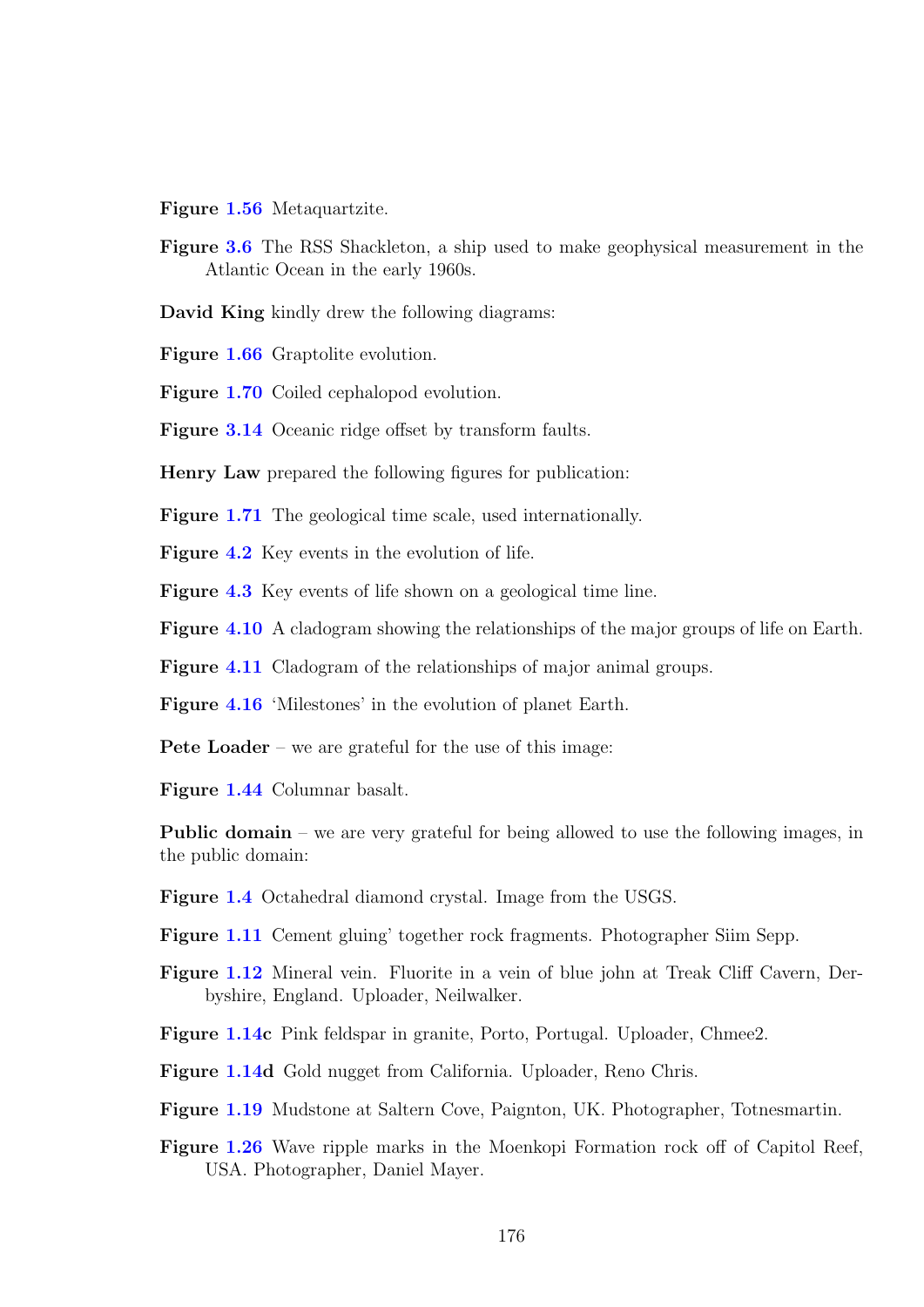- Figure [1.28](#page-0-0) Dune cross bedding in sandstones in the Dry Fork of Coyote Gulch, Escalante, USA. Uploader, G. Thomas.
- Figure [1.30](#page-0-0) Coal seams in an open cast mine, Kai Point Coal Mine, South Otago, New Zealand. Uploader, Kai Point Coal Mine.
- Figure [1.34](#page-0-0) Glacial moraine or till, Athabasca Glacier, Alberta, Canada. Uploader, Wing-Chi Poon.
- Figure [1.36](#page-0-0) Tree trunks preserved in a fossil forest, Dunarobba, Avigliano Umbro, Italy. Uploader, Cantalamessa.
- Figure [1.46](#page-0-0) Explosive eruption of Mt. St. Helens in the USA on 22nd July, 1980. The eruption sent ash 10-18 kilometres into the air, and was visible 160 kilometres away. Uploader, Mike Doukas, USGS Cascades Volcano Observatory.
- Figure [1.48](#page-0-0) Intersecting dykes at Devil's Lookout Point, Black Canyon, Gunnison National Park, Colorado, USA. Uploader, Wing-Chi Poon.
- Figure [1.49](#page-0-0) Penrhyn slate quarry at Bethesda in Wales, UK. Published by the Library of Congress, Prints and Photographs Division, Photochrom Prints Collection before 1923 and therefore in the public domain.
- Figure [1.53](#page-0-0) Manhattan schist. No attribution.
- Figure [1.63](#page-0-0) Joints in a gypsum quarry in Machtesh Ramon, Israel. Uploader, Ducky.
- Figure [1.65](#page-0-0) Tetragraptus fruticosus graptolites from the Ordovician Bendigonian Series, Bendigo, Victoria, Australia. Uploader, Dlloyd.
- Figure [2.1](#page-0-0) View from Glastonbury Tor, Glastonbury, Somerset, UK. Uploader, Rurik.
- Figure [2.2](#page-0-0) Freeze-thaw weathering of a rock in southern Iceland. Uploader, Till Niermann.
- Figure [2.4](#page-0-0) Granite exfoliation in Texas, USA. Uploader, Wing-Chi Poon.
- Figure [2.5](#page-0-0) Chemical weathering of rocks in Kenting, Taiwan. Uploader, Tequila.
- Figure [2.6](#page-0-0) The limestone pavement at Malham Cove, near Malham in Yorkshire, UK. Uploader, Immanuel Giel.
- Figure [2.7](#page-0-0) Lichen growing on rocks in Custer State Park in the Black Hills of South Dakota, USA. Uploader, Kelly Martin.
- Figure [2.8](#page-0-0) River transport in the Kali Gandaki valley in Nepal. Uploader, Kogo.
- Figure [2.10](#page-0-0) Ice transport and deposition at Mrdalsjkull, Iceland. Uploader, Helios.
- Figure [2.13](#page-0-0) The meandering River Wampool near Angerton, Cumbria, UK. Uploader, the Geograph project.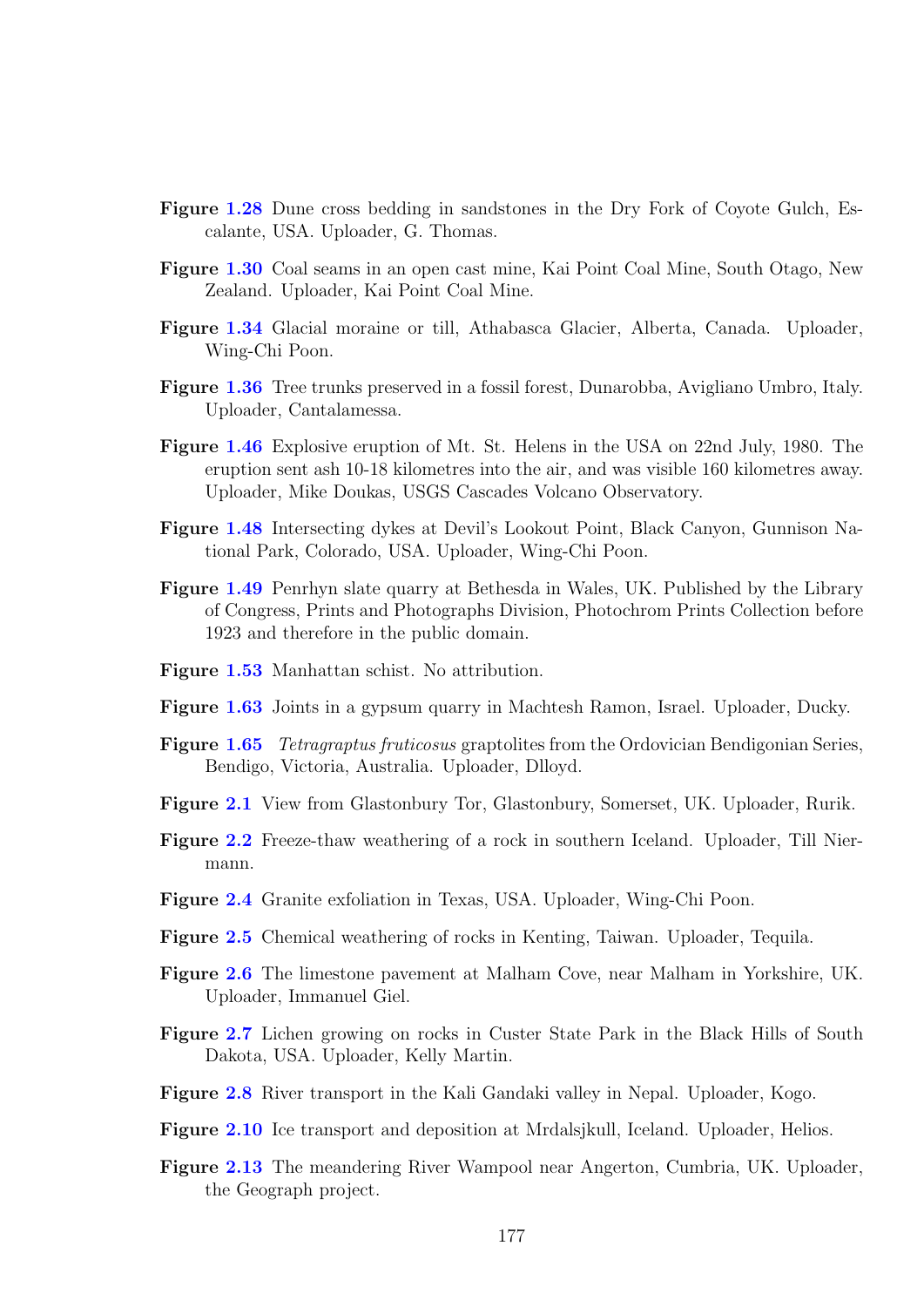- Figure [2.14](#page-0-0) Plateau of basalt lava, Paran traps, Rio do Rastro, Santa Catarina, Brazil. Uploader, Eurico Zimbres.
- Figure [2.15](#page-0-0) A cuesta called Shawangunk Ridge, New Jersey, USA. Uploader, Jarek Tuszynski.
- Figure [2.17](#page-0-0) The valley of the Great Glen Fault, Glen Docherty, Incheril, Wester Ross in Scotland, UK. Uploader, wfmillar.
- Figure [2.19](#page-0-0) Headland and bay, the view looking over Tautuku Bay towards the Tautuku Peninsula, in the Catlins, New Zealand. Uploader, Avenue.
- Figure [2.20](#page-0-0) A chalk quarry on the Mediterranean island of Crete. Uploader, Wouter Hagens.
- Figure [2.21](#page-0-0) A working quarry, for limestone at Forcett Quarry, near East Layton, Yorkshire, England, UK. Uploader, Helen Wilkinson.
- Figure [2.22](#page-0-0) A modern mine; Boulby Mine in North Yorkshire, the deepest mine in the UK. It is a major source of potash, with rock salt as a by-product. Uploader, Dave Eagle.
- Figure [2.23](#page-0-0) The Levant Mine, an old tin and copper mine in Cornwall, UK, that was worked for more than 200 years. It was closed on October, 1930. Uploader, Tom Corser.
- Figure [2.25](#page-0-0) Dinosaur tracks preserved in an old quarry in Bolivia. Uploader, Jerry Daykin.
- Figure [2.26](#page-0-0) Trosky Castle on a volcanic plug in the Bohemian Paradise Geopark, Czech Republic. Uploader, Wilson44691.
- **Figure [3.1](#page-0-0)** Hutton's unconformity at Siccar Point, near Edinburgh, where eroded gently sloping Devonian Old Red Sandstone layers overlie older near-vertically bedded Silurian greywacke rocks. Uploader, dave souza.
- Figure [3.3](#page-0-0) James Hutton, a painting by Abner Lowe. In the public domain because the copyright has expired.
- Figure [3.4](#page-0-0) German postage stamp showing Alfred Wegener. Uploader, the postal administration of the Federal Republic of Germany.
- Figure [3.5](#page-0-0) Wegener's map. In the public domain because its copyright has expired.
- Figure [3.15](#page-0-0) An aerial view of the San Andreas fault in California, USA. Uploader, USGS.
- Figure [3.16](#page-0-0) Map of the age of ocean floor. Uploader, SEWilco.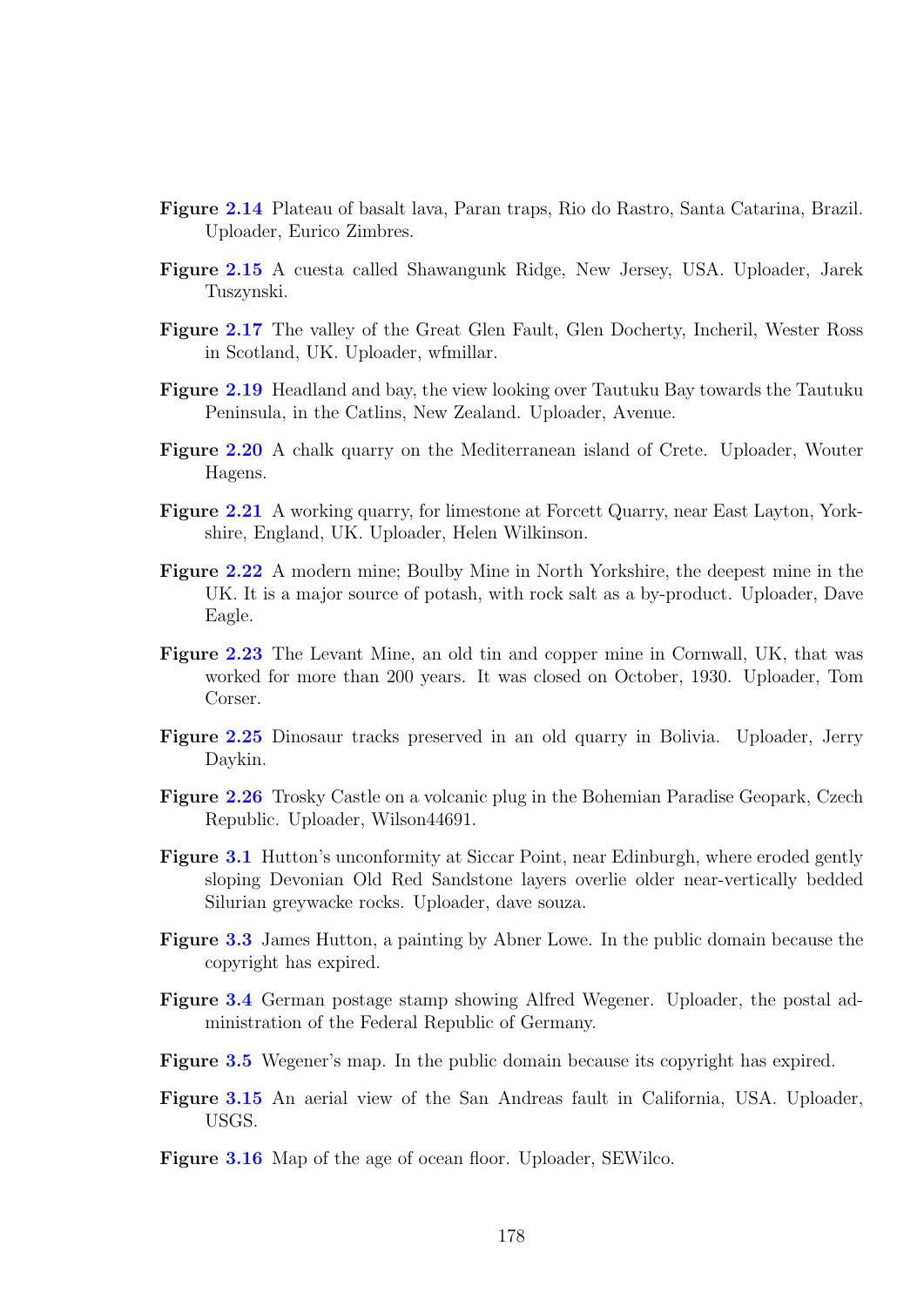- Figure [3.18](#page-0-0) An island arc volcano, Mount Bromo on Java, Indonesia, July 11 2004. Uploader, Jan-Pieter Nap.
- Figure [3.20](#page-0-0) A continental volcano, Augustine volcano in Alaska, USA, January 12, 2006. Uploader, USGS.
- Figure [3.24](#page-0-0) Proterozoic stromatolites from the eastern Andes south of Cochabamba, Bolivia, South America. Uploader, SNP.
- Figure [3.25](#page-0-0) Global temperature change over the last 500 million years. Uploader, Robert A. Rohde.
- Figure [3.26](#page-0-0) Ice age temperature changes. Uploader, Robert A. Rohde.
- Figure [3.27](#page-0-0) Global climate change over the last 2000 years. Uploader, Robert A. Rohde.
- Figure [3.28](#page-0-0) Carbon dioxide in the atmosphere over the last 40,000 years. Uploader, Robert A. Rohde.
- Figure [3.29](#page-0-0) Computer prediction of global warming. Uploader, Robert A. Rohde.
- Figure [3.30](#page-0-0) Projections of sea level change. Uploader, Robert A. Rohde.
- Figure [3.31](#page-0-0) Atmospheric carbon dioxide. Uploader, Robert A. Rohde.
- Figure [3.32](#page-0-0) James Lovelock in 2005. Uploader, Bruno Comby of the Association of Environmentalists for Nuclear Energy.
- Figure [3.33](#page-0-0) James Lovelock's daisyworld simulation. Uploader, Alexander.stohr.
- Figure [4.1](#page-0-0) William Smith's map of England/Wales. Uploader, the Library Foundation, Buffalo and Erie County Public Library.
- Figure [4.4](#page-0-0) Fossils of Scaumenacia curta and Bothriolepis canadensis, two extinct fishes. Uploader, Ghedoghedo.
- Figure [4.5](#page-0-0) A fossilized frog, from the Czech Republic. (possibly *Palaeobatrachus gigas*). Uploader , Kevin Walsh, Oxford, England.
- Figure [4.6](#page-0-0) Fossil reptile Monjurosuchus splendens displayed in Hong Kong Science Museum. Uploader, Laikayiu.
- **Figure [4.8](#page-0-0)** The Berlin specimen of  $Archeopteryx$ , in the Museum für Naturkunde (Berlin). Uploader, Raimond Spekking.
- Figure [4.7](#page-0-0) Fossil mammal Eomaia scansoria displayed in Hong Kong Science Museum. Uploader, Laikayiu.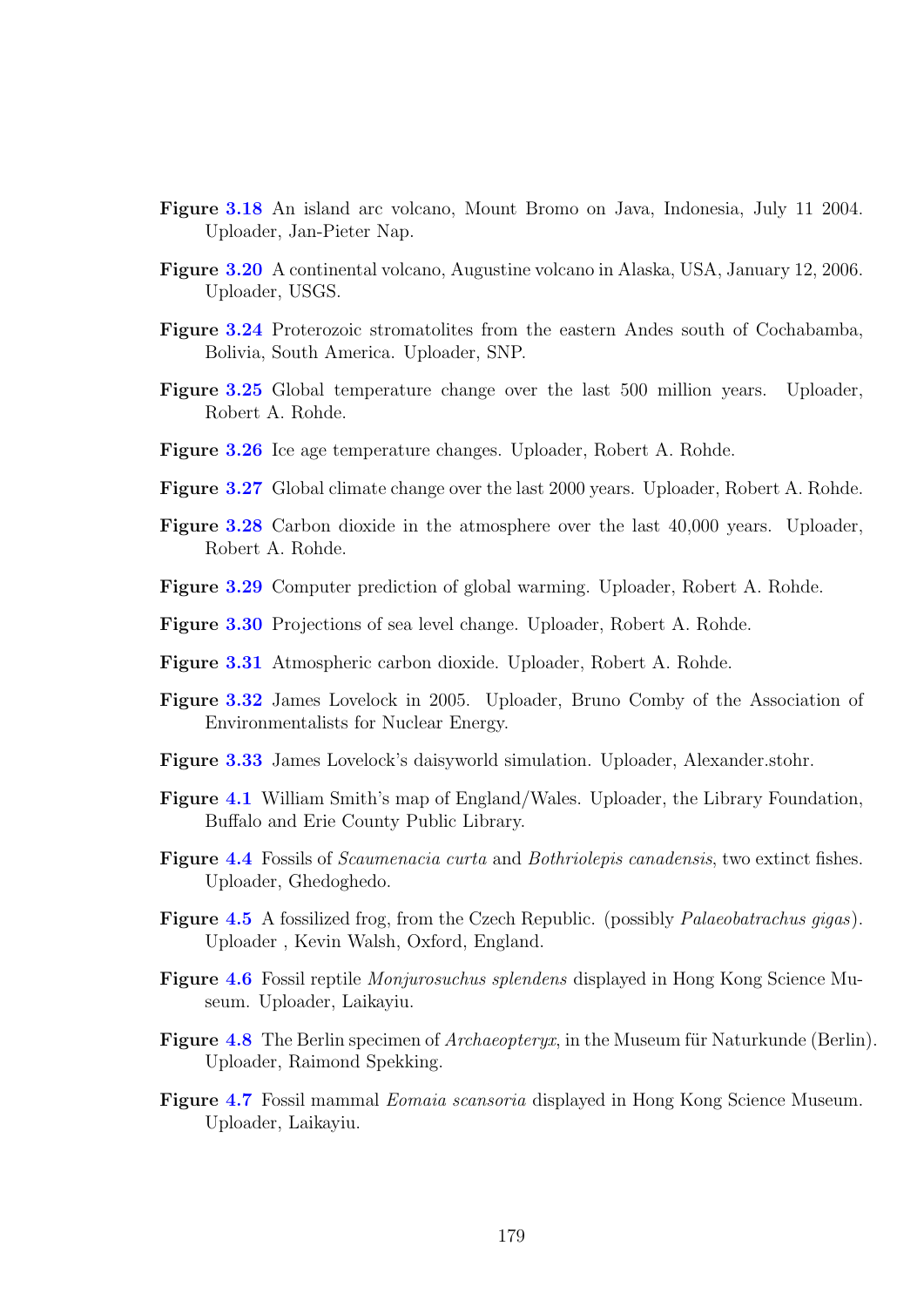- Figure [4.9](#page-0-0) The changes in biodiversity since the Cambrian (the beginning of Phanerozoic time). Grey = total known genera from Sepkowski's catalogue (cited by Rohde & Muller); green  $=$  "well-defined genera", i.e. known genera excluding those represented by "single occurrences" and those whose dates are uncertain; red = trend for "well-defined genera"; yellow  $=$  the "Big Five" mass extinctions; blue  $=$  other extinction events. Uploader, Albert Mestre.
- Figure [5.1](#page-0-0) A school in San Salvador destroyed by the earthquake in 2001. Uploader, the United States Agency for International Development.
- Figure [5.3](#page-0-0) The Yamabe Bridge, damaged by the Chuetsu earthquake in Japan. Not attributed.
- Figure [5.4](#page-0-0) A picture of the tsunami on the 26th December, 2004 in Ao Nang, Thailand. Uploader, David Rydevik (email: david.rydevik@gmail.com), Stockholm, Sweden.
- Figure [5.6](#page-0-0) Ascending eruption cloud from Redoubt Volcano as viewed to the west from the Kenai Peninsula, Alaska, USA, April 21, 1990. Photographer, R. Clucas. Uploader, Janke.
- Figure [5.10](#page-0-0) Hazard zone map of the Nevado del Ruiz volcano, above Armero, Columbia. Public Domain work of US GOV Agency USGS. Uploader, Zero Gravity.
- Figure [5.9](#page-0-0) Pyroclastic flows on the Mayon Volcano in the Philippines, 1984. USGS. Uploader, C.G. Newhall.
- Figure [5.11](#page-0-0) Landslide caused by the 2001 El Salvador earthquake. USGS.
- Figure [5.14](#page-0-0) A GPS monitoring station used by the volcanological observatory on Runion Island to monitor the deformation of the Piton de la Fournaise volcano. Uploader, B.Navez.
- Figure [5.15](#page-0-0) An earthquake interferogram produced for the 17th August Izmit earthquake, Turkey, 1999. The image was created using pairs of images, acquired at two different times, by the Synthetic Aperture Radar (SAR) on the European Space Agency's Remote Sensing satellite. Photo ID: PIA00557, NASA/JPL-Caltech.
- Figure [5.17](#page-0-0) The windfarm north of Kilmuckridge, adjacent to Ballinoulart in County Wexford, Ireland. Uploader, Sarah777.
- Figure [5.18](#page-0-0) Solar panels on a hotel in Capdepera, Mallorca, Illes Balears. Uploader, ca:Usuari:Chixoy.
- Figure [5.19](#page-0-0) Fossil and model of an Archaeopteryx on display at Geneva Natural History Museum in Switzerland. Uploader, Rama.
- Figure [5.20](#page-0-0) Fossil specimen of Wiwaxia from the Burgess Shale on display at the Smithsonian Museum in Washington, DC, USA. Uploader, Jstuby.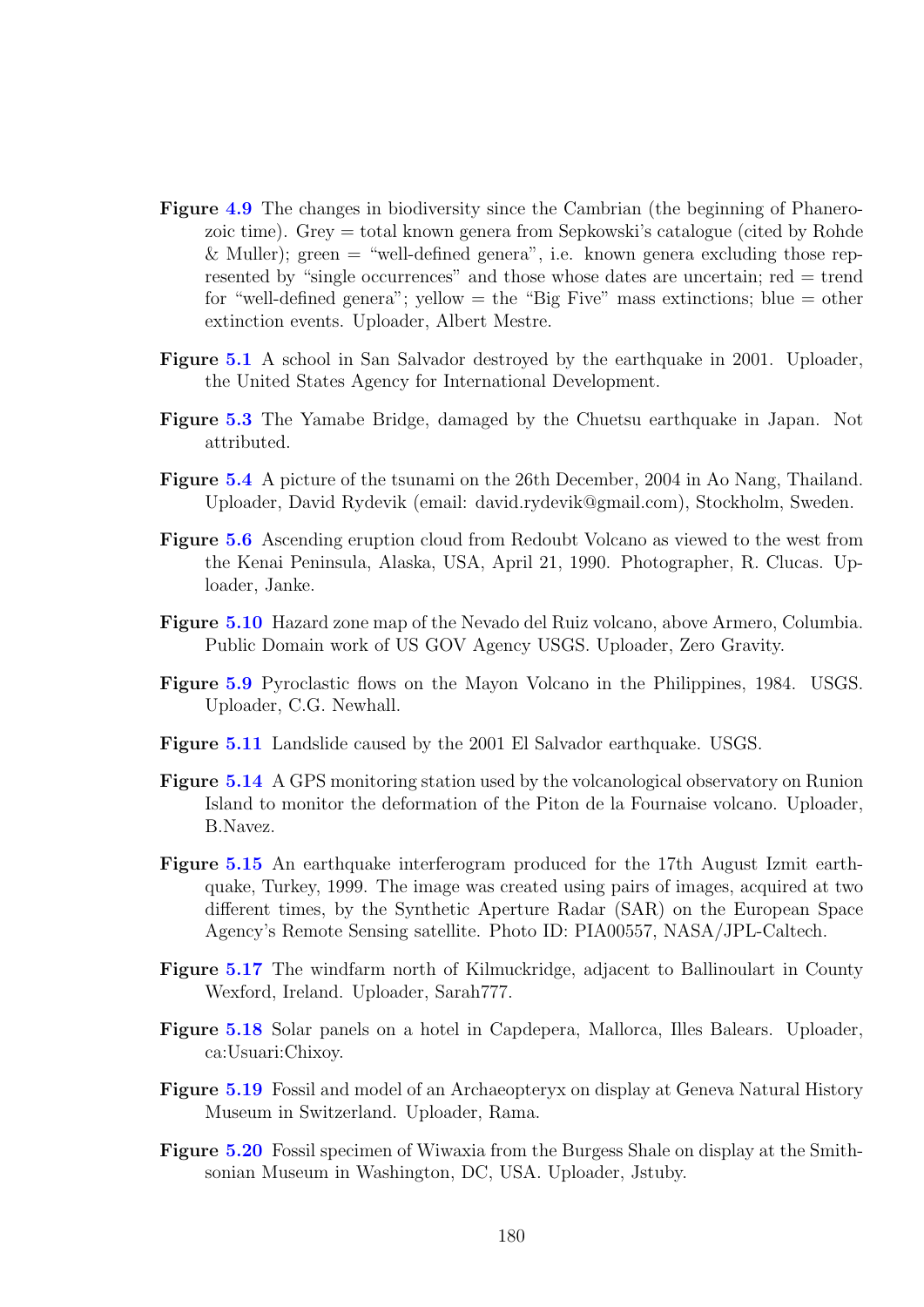- Figure [5.21](#page-0-0) Excavations at the dinosaur site of Lo Hueco, Cuenca, Spain in 2007. Uploader, Mario modesto.
- Figure [5.22](#page-0-0) Reproduction of two ornithischian dinosaurs from the late Cretaceous, exhibited in the Natural History Museum, London, UK. Uploader, Elapied.
- Figure [5.23](#page-0-0) Casts of the parts of the three million year old Australopithecus afarensis skeleton 'Lucy' found in Ethiopia. Exhibited in the Natural History Museum, Paris, France. Uploader, 120.
- Figure [5.24](#page-0-0) A reconstruction of the 'Lucy' fossil in the Senckenberg Museum, Frankfurt, Germany. Uploader, Gerbil.
- Figure [5.25](#page-0-0) A working quarry between Artemonas and Troullaki on Sifnos, Greece. Uploader, Phso2.
- Figure [5.26](#page-0-0) Panoramic view of the 'biome' dome structures of the Eden Project, a largescale environmental complex in an old china clay pit near St Austell, Cornwall, UK. Uploader, Jrgen Matern.
- Figure [5.27](#page-0-0) A landfill site in Hawaii. Not attributed.
- Figure [6.5](#page-0-0) Electrical surveying by a geophysicist from the Department of Earth Science at Aarhus University, Ulstrup, Denmark. Uploader, LinuxChristian.
- Figure [6.7](#page-0-0) Aquifer diagram. Uploader, Hans Hillewaert (Lycaon).
- Figure [6.8](#page-0-0) A windpump with reservoir and drinking trough on farm near Winburg, Free State, South Africa. Uploader, Gregory David Harington.
- Figure [6.9](#page-0-0) Acid mine drainage causing severe environmental problems in the Rio Tinto river, Spain. Uploader, SeanMack.
- Figure [6.10](#page-0-0) A slab foundation. Uploader, Peter Kapitola.
- Figure [6.11](#page-0-0) Deep foundations for a building in Barcelona, Spain. Uploader, vicens.
- Figure [6.13](#page-0-0) Stone-filled gabion cages lining a stream bank. Uploader, the United States Department of Agriculture: [http://www.al.nrcs.usda.gov/technical/photo/urb\\_rec/StreamSt/gabion2T.](http://www.al.nrcs.usda.gov/technical/photo/urb_rec/StreamSt/gabion2T.jpg) [jpg](http://www.al.nrcs.usda.gov/technical/photo/urb_rec/StreamSt/gabion2T.jpg)
- Figure [6.14](#page-0-0) NASA illustration of hypothetical asteroid impact; note that the depicted asteroid is extremely large, far larger than would reasonably be expected to impact Earth in the forseeable future. Uploader, Yaocihuatl.
- Figure [6.15](#page-0-0) An illustration showing the extinction of dinosaurs in the Deccan Traps in the Western Ghats, India. Uploader, the National Science Foundation, Zina Deretsky.